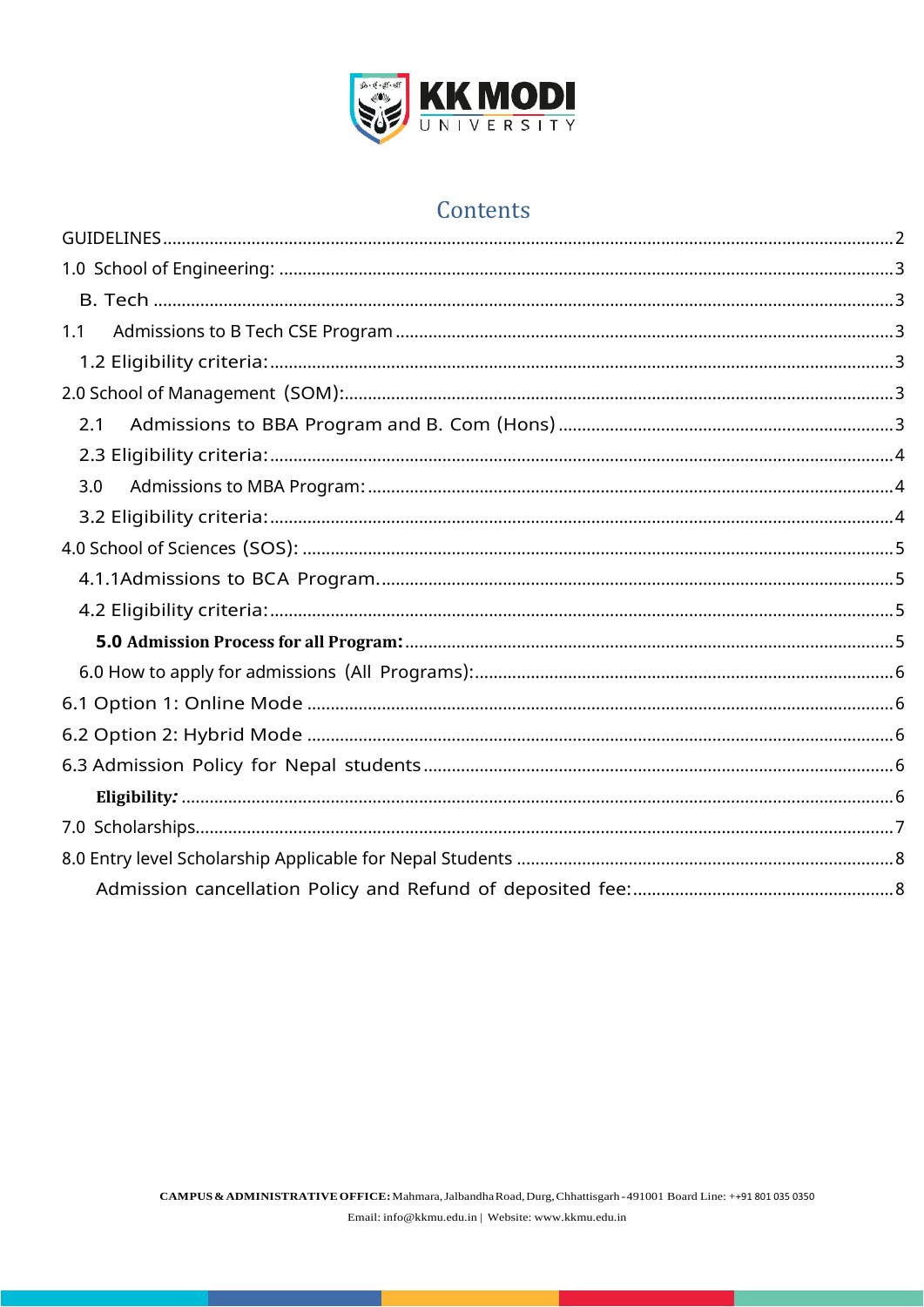

# **Admission Notification 2022-23**

# **GUIDELINES**

<span id="page-1-0"></span>

## **School of Engineering | School of Management | School of Sciences**

B. Tech | B. Com (Hons.) | BBA | MBA | BCA

**Website: www.kkmu.edu.in** Email: admissions@kkmu.edu.in Contact number: +91 801 035 0350

#### **Mailing Address:**

K. K. Modi University Mahmara, Jalbandha Road, Durg, Chhattisgarh - 491001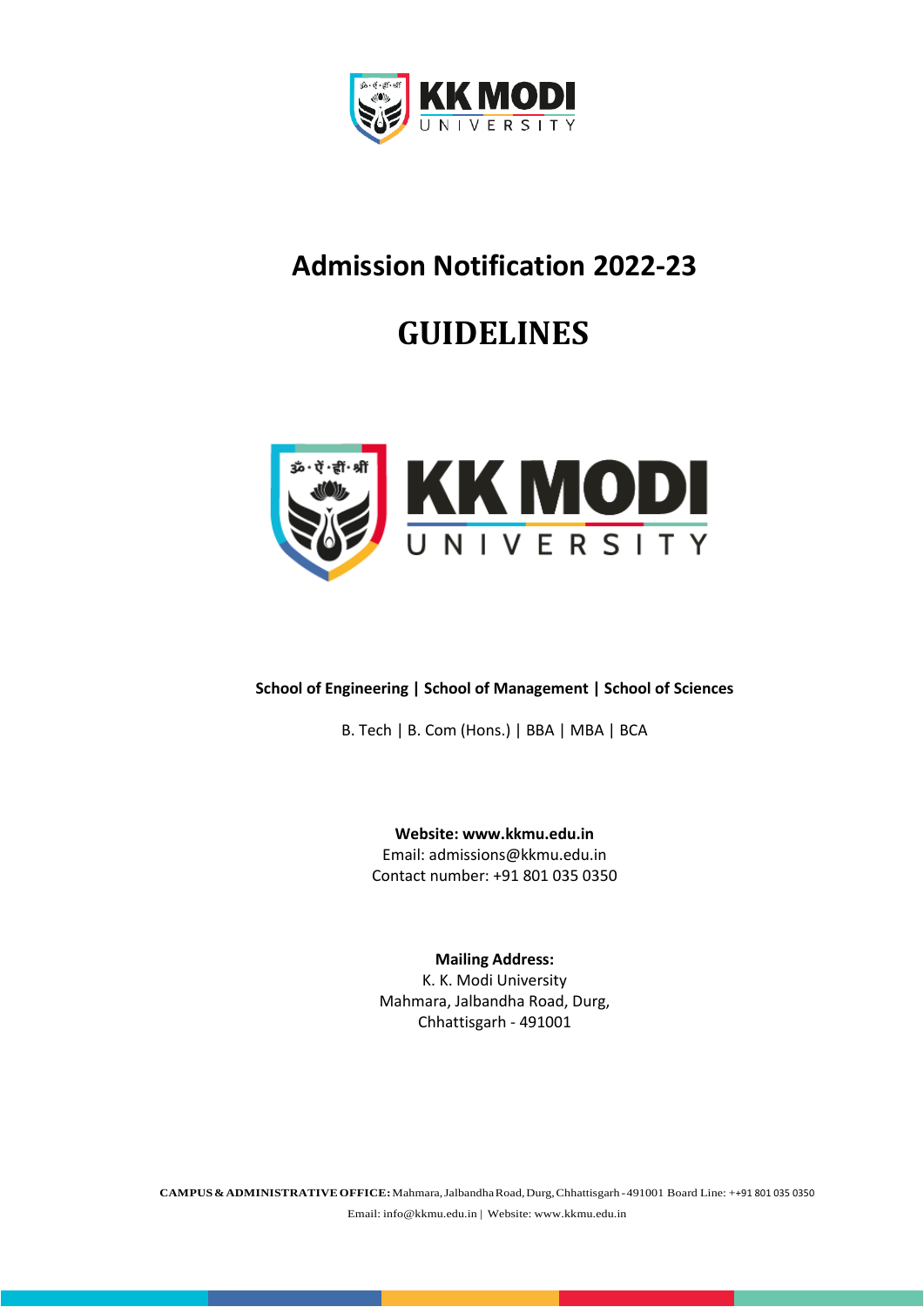

## <span id="page-2-1"></span><span id="page-2-0"></span>**1.0 School of Engineering:**

#### <span id="page-2-2"></span>**B. Tech**

## **1.1Admissions to B Tech CSE Program (4 Year, full time)**

Under Graduate degree program is being offered by K. K. Modi University in the following specializations of CSE branch :

- ➢ Artificial Intelligence & Machine Learning (in academic collaboration with IBM)
- ➢ Cloud Computing & Virtualization (in academic collaboration with IBM)
- ➢ Cyber Security & Forensics (in academic collaboration with IBM)

<span id="page-2-3"></span>**Note**- Above three degree programs have additional certifications from IBM / other value added courses / certifications.

#### **1.2 Eligibility criteria:**

- ➢ At least 50% marks in Higher Secondary (Class XII) with science Subjects (Physics, Chemistry, Mathematics and Language Subjects).
- ➢ Performance in JEE Mains and/or Chhattisgarh Pre Engineering Test(CGPET) (and/or K. K. Modi University entrance test and/or followed by Interview).
- ➢ A relaxation of 5% marks in class XII will be made for SC/ST/OBC/Specially abled candidate / wards of Defense Personnel / Para Military/ War Widow/ Single Girl Child/ Domicile of C.G / J & K/ North East States.
- ➢ For B. Tech Lateral Entry admission -As per AICTE norms

## <span id="page-2-4"></span>**2.0 School of Management (SOM):**

# **|BBA | B. Com (Hons.)| MBA <sup>|</sup>**

#### <span id="page-2-5"></span>**2.1Admissions to BBA Program and B. Com (Hons)**

Undergraduate degree program is being offered by K. K. Modi University under

the school of Management as follows:

➢ Bachelor in Business Administration (BBA)

**Specialization offered:** Digital Marketing / Mass Media / Entrepreneurship.

➢ Bachelor of Commerce: B. Com (Hons.)

**Specialization offered:** Financial & Stock Market Analytics / Accounts & Finance.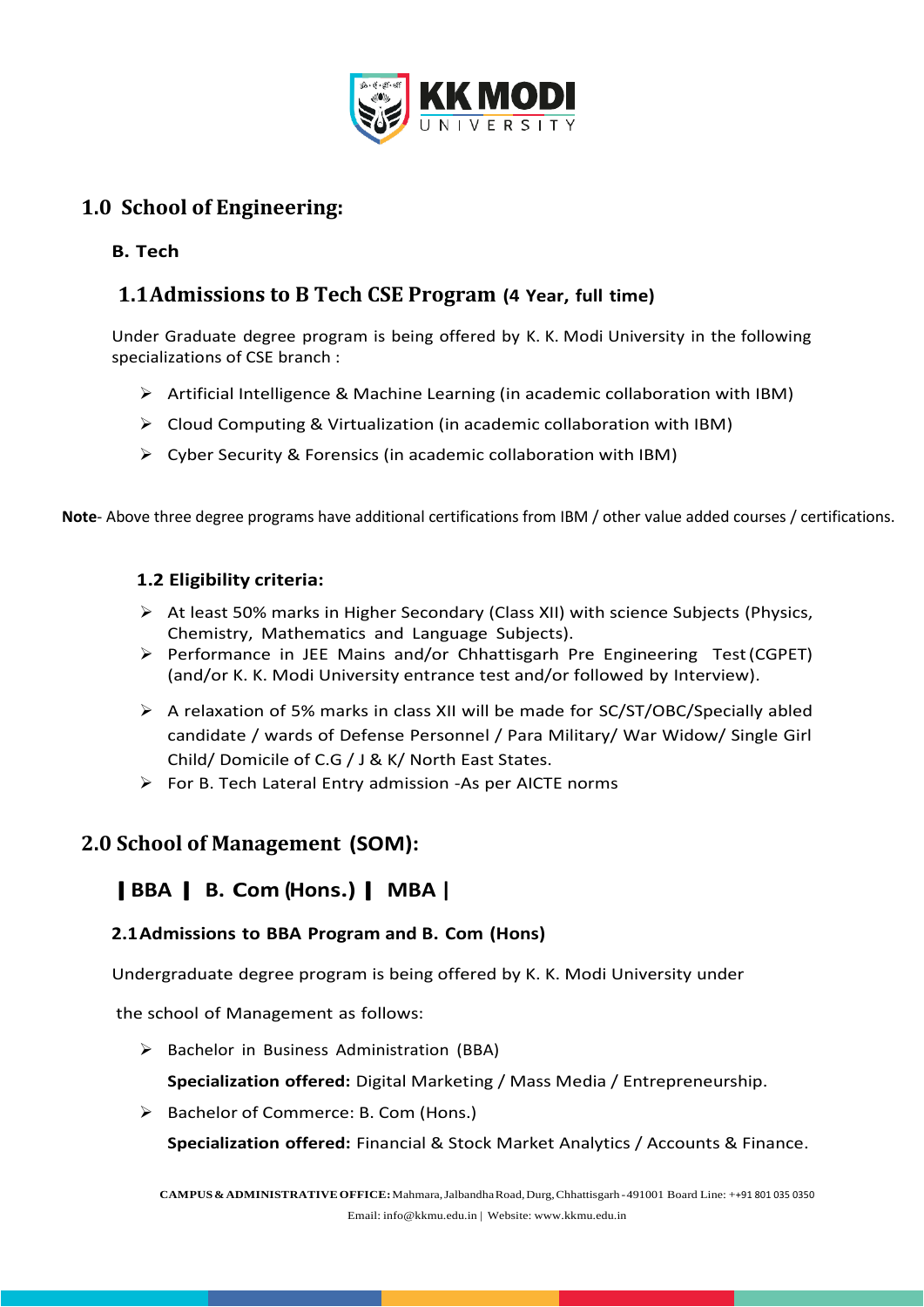

#### <span id="page-3-0"></span>**2.3 Eligibility criteria:**

- $\triangleright$  For BBA: Minimum 50% marks in Class XII (10+2 examination) or equivalent.
- ➢ For B. Com (Hons.): At least 50% marks in Class XII (10+2 examination) or equivalent with relevant discipline.
	- 2.1.1 Desirable-Valid UGAT Score conducted by AIMA, New Delhi, applicable for BBA only or K. K. Modi University entrance test and /or followed by Interview.
- ➢ A relaxation of 5% marks in class XII will be made for SC/ST/OBC/Specially abled candidate / wards of Defense Personnel / Para Military/ War Widow/ Single Girl Child/ Domicile of C.G. / J & K/ North East States.

## <span id="page-3-1"></span>**3.0** Admissions to MBA Program**:**

Post Graduate degree program is being offered by K. K. Modi University under the

School of Management as follows:

#### **3.1 Master of Business Administration (MBA)**

Specialization offered: Business Analytics (in academic collaboration with IBM) / Marketing Management / Human Resources management / Finance Management / Entrepreneurship Management / Supply Chain Management

#### <span id="page-3-2"></span>**3.2 Eligibility criteria:**

- ➢ At least 3-years Bachelor's degree or equivalent, in any discipline from a recognized university with minimum 50% aggregate marks.
- ➢ Performance in CAT/CMAT/XAT/MAT/ATMA (and /or KK Modi University entrance test and/or followed by group discussion and personal interview).
- ➢ A relaxation of 5% marks in class XII will be made for SC/ST/OBC/Specially abled candidate / wards of Defense Personnel / Para Military/ War Widow/ Single Girl Child/ Domicile of C.G. / J & K/ North East States.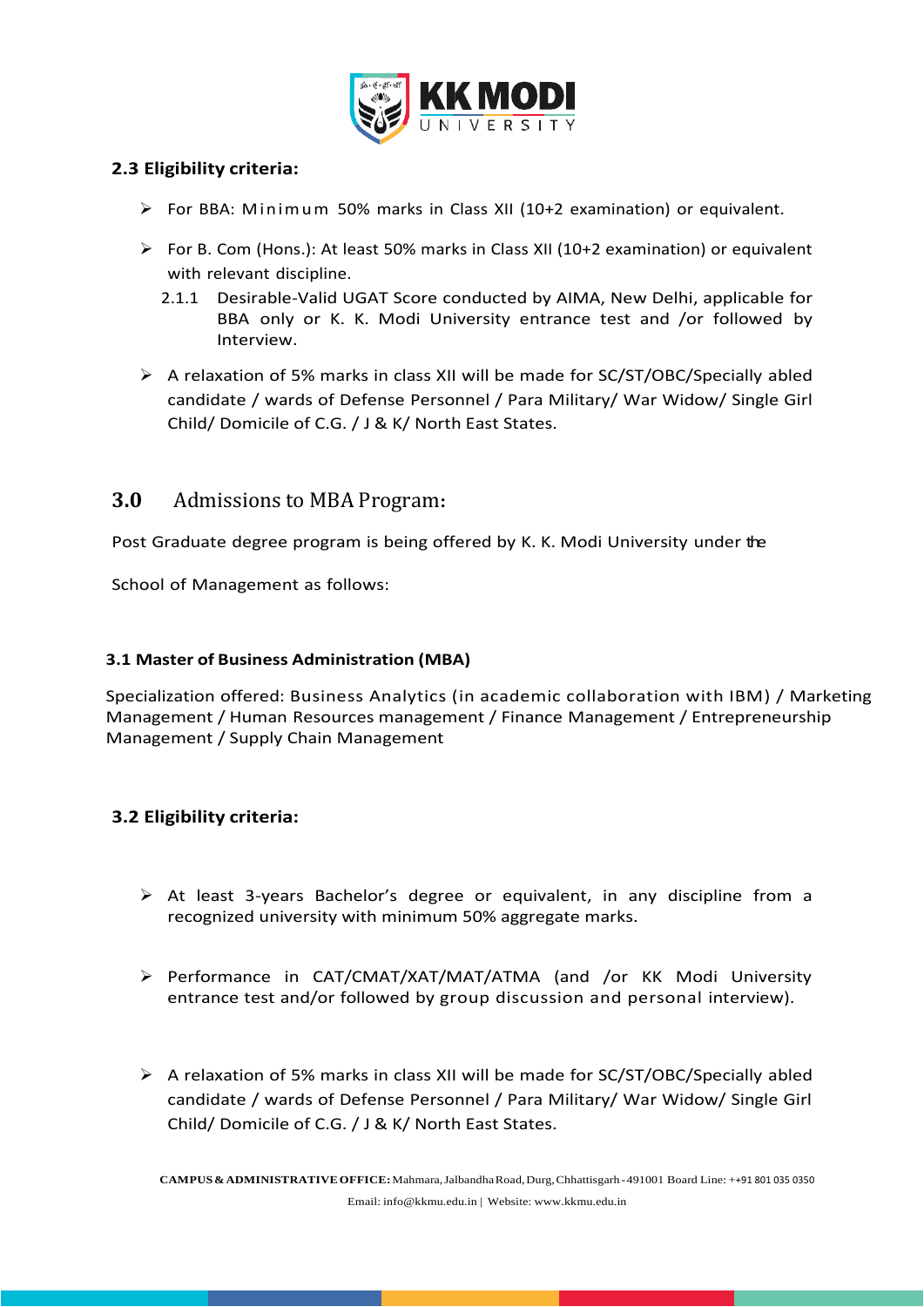

# <span id="page-4-0"></span>**4.0 School of Sciences (SOS):**

# **4.1 Bachelor of Computer Applications (BCA)**

### <span id="page-4-1"></span>**4.1.1Admissions to BCA Program.**

Undergraduate degree program is being offered by K. K. Modi University, Durg under The school of Sciences as follows: Bachelor of Computer Applications

**Specialization offered**: Mobile Computing (in academic collaboration with IBM) / Data Analytics (in academic collaboration with IBM)

### <span id="page-4-2"></span>**4.2 Eligibility criteria:**

- ➢ At least 50% marks in Class XII (10+2examination) or equivalent with science stream subjects viz Physics, Chemistry and Mathematics or Biology.
- $\triangleright$  Performance in K. K. Modi University entrance test and/or followed by Interview.
- ➢ A relaxation of 5% marks in class XII will be made for SC/ST/OBC/Specially abled candidate / wards of Defense Personnel / Para Military/ War Widow/ Single Girl Child/ Domicile of C.G. / J & K/ North East States.

## <span id="page-4-3"></span>**5.0 Admission Process for all Program:**

- 1. Apply (Online/Offline) for the programs at KKMU's School of Engineering,School of Management and School of Science.
- 2. Application should be accompanied by Application Fee of **Rs**. **280/580** for each Program, payable online (Internet banking/Credit/Debit card) or DD/Bank Transfer
- 3. A merit list will be announced for eligible candidates for each round. The shortlisted candidates will be asked to appear for Group Discussion and/ or Personal Interview*.* On subject to fulfilment of requisite conditions, eligibility and verification of documents, a provisional admission letter will be issued to the candidate. The candidate is required to deposit the fee within stipulated date.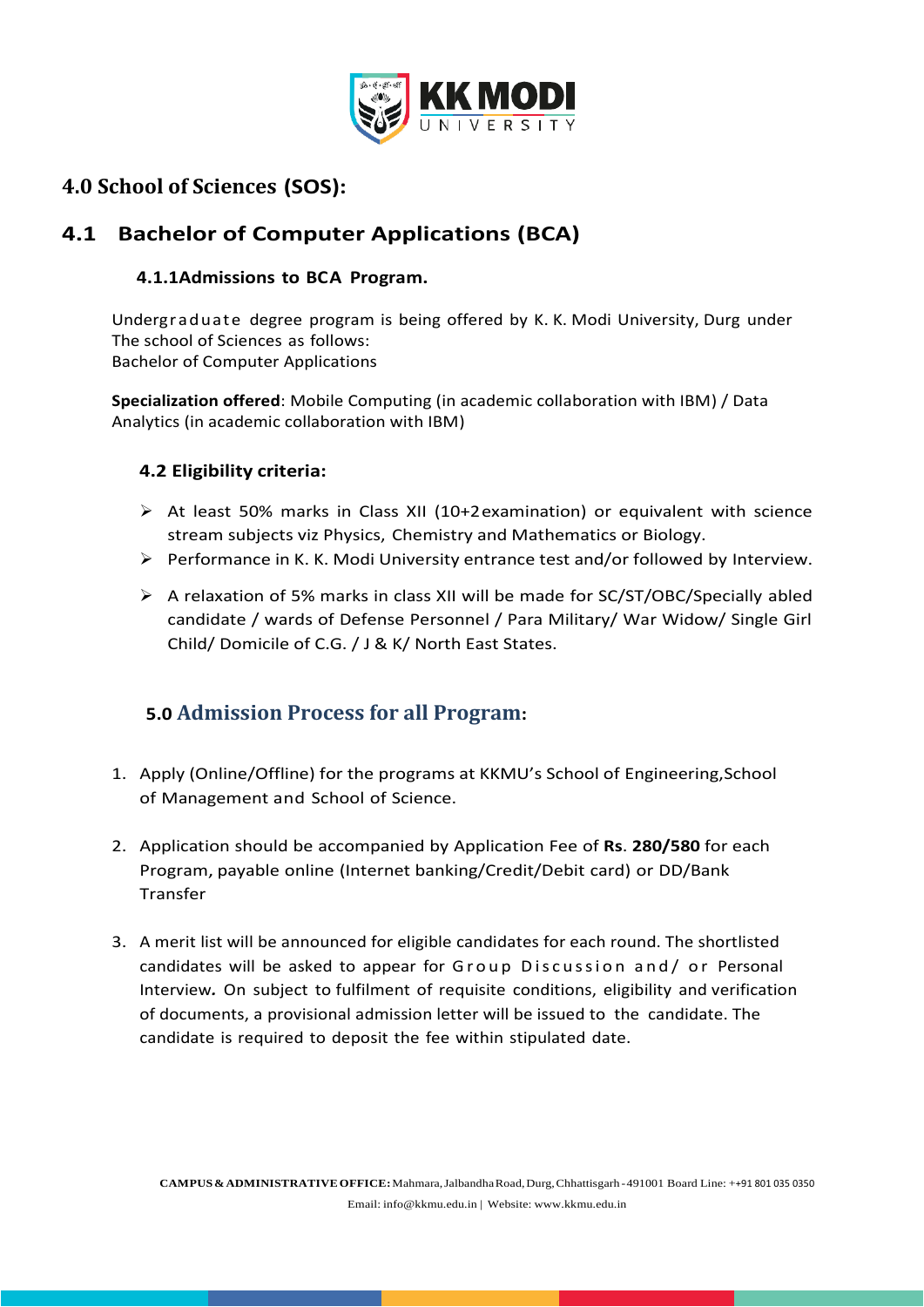

- 4. Registration amount of Rs 10,000 needs to pay (All Course) within stipulated time mentioned in provisional admission letter. The registration amount shall be adjusted toward Admission Fee on confirmation of admission and in case of admissions cancellation by student, registration amount will be refundable as per UGC norms.
- 5. If the candidate doesn't pay full fee by the stipulated date, the admission would be deemed cancelled and the seat will become vacant for the next round of admissions.

## <span id="page-5-0"></span> **6.0** How to apply for admissions **(All Programs):**

## <span id="page-5-1"></span>**6.1 Option 1: Online Mode**

Student can apply and pay requisite application fee online through Debit/Credit card/internet banking.

## <span id="page-5-2"></span>**6.2 Option 2: Hybrid Mode**

Student can apply online and pay requisite application fee offline through DD/ Bank deposit. Demand Draft should be drawn in favour of K. K. Modi University payable at Durg, Chhattisgarh.

# <span id="page-5-3"></span> **6.3 Admission Policy for Nepal students**

## <span id="page-5-4"></span>**Eligibility***:*

Candidates who have requisite qualification from recognized universities or boards of Higher education equivalent to the +2 stage of Nepal.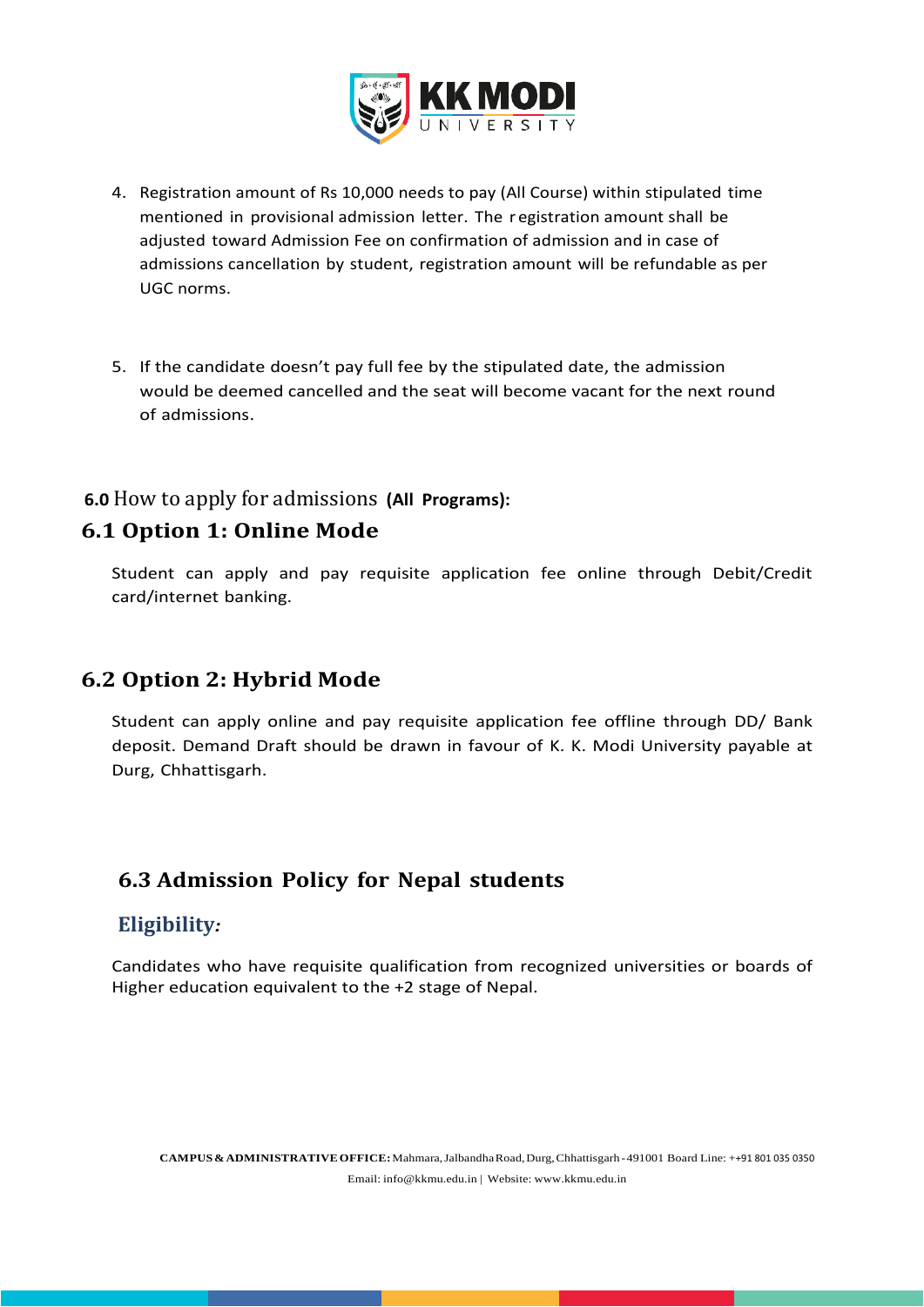

# <span id="page-6-0"></span> **7.0 Scholarships:**

#### **Entry level Scholarship Applicable for Indian Students**

|               |                                                                 |             | Eligibility % in<br>class 12th*<br>and | Percentage of Scholarship applies on<br>Tuition Fee only# |            |                         |            |            |
|---------------|-----------------------------------------------------------------|-------------|----------------------------------------|-----------------------------------------------------------|------------|-------------------------|------------|------------|
| <b>S. No.</b> |                                                                 |             | Graduation <sup>@</sup>                | <b>B</b> Tech                                             | <b>BBA</b> | <b>B. Com</b><br>(Hons) | <b>BCA</b> | <b>MBA</b> |
| $\mathbf 1$   |                                                                 |             | 80.00% and<br>above                    | 100%                                                      | 100%       | 100%                    | 100%       | 100%       |
|               | Slab of<br>$\overline{2}$<br>merit base                         |             | 70.00% to<br>79.99%                    | 75%                                                       | 75%        | 75%                     | 75%        | 75%        |
| 3             |                                                                 | Scholarship | 65.00% to<br>69.99%                    | 50%                                                       | 50%        | 50%                     | 50%        | 50%        |
|               | 4                                                               |             | 60.00% to<br>64.99%                    | 25%                                                       | 25%        | 25%                     | 25%        | 25%        |
|               | Covid<br>To all<br>5<br>Scholarship <sup>\$</sup><br>candidates |             | 15%                                    | 15%                                                       | 15%        | 15%                     | 15%        |            |

#### **Reference:**

\*Aggregate of class XII (10+2) percentage of all subjects from any recognized board incase of B Tech, BBA, B.Com (Hons) and BCA.

@ Aggregate of Graduation percentage in case of MBA.

\$ Covid Scholarship of 15% is applicable for 1st year on Academic + Tuition fees only till the lockdown continue.

# Merit based scholarship from next year onwards will be applicable based on CGPA students would acquire."